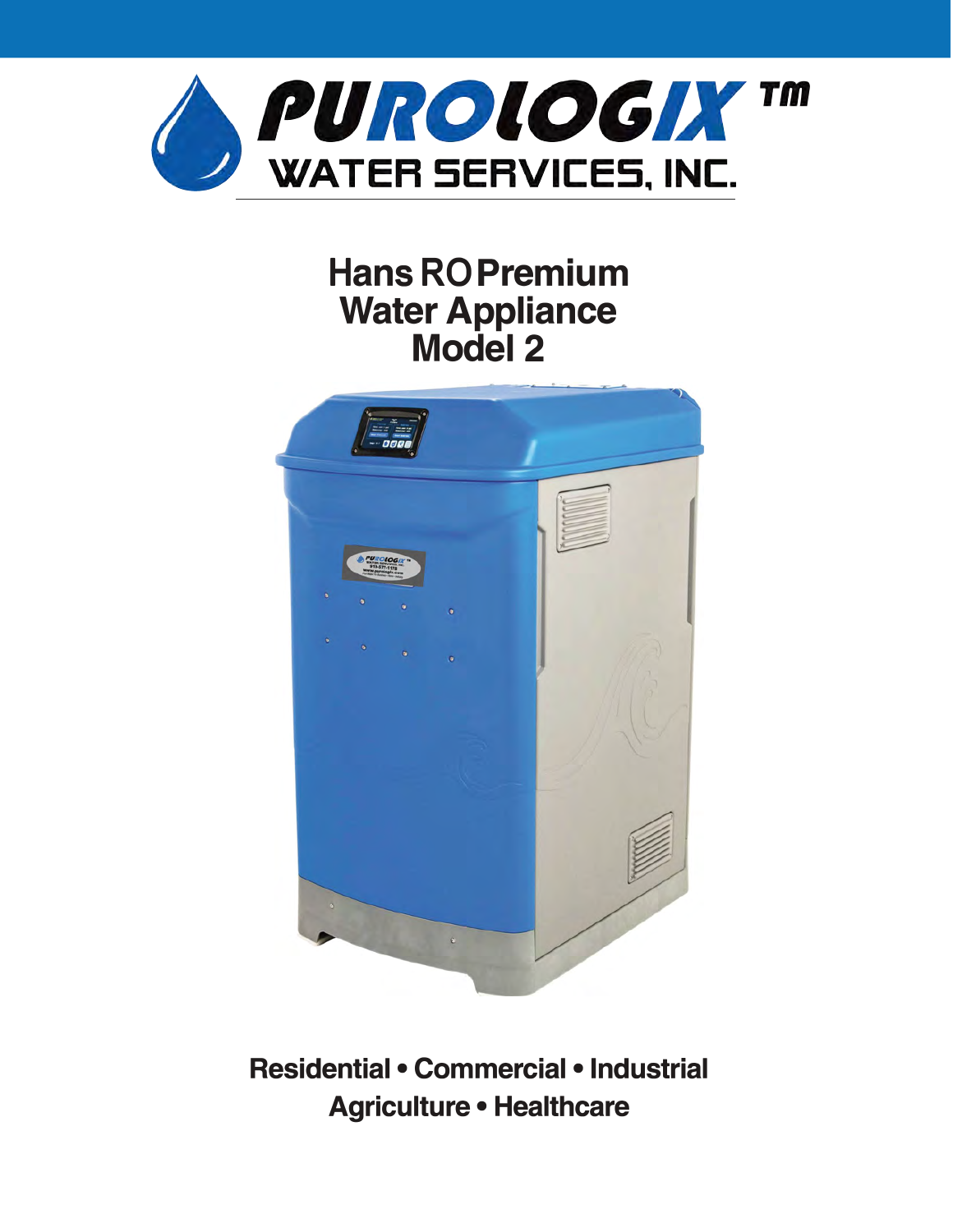## **PUROLOGIX TM** WATER SERVICES INC

# **Model 2: Everything for clean water in one brilliant appliance**

### **Premium Water**

#### **Easy installation** Three connection points

1. Inlet water 2. Clean water out 3. Reject water out

### **Variable-speed pump**

Automatically adjusts speed depending on water demand. Uses less power and is more efficient than single-speed pumps.

### **Easy servicing**

Quick-release pin system makes filter and membrane changes a snap.



- Constantly monitors water quality and usage.
- Provides data on filter life, incoming and outgoing TDS levels, and water pressure.
- Wireless communication via mobile app.
- Wi-Fi enabled firmware updates.

### **Intuitive touch-screen**

- Removes hardness... without salt\*\*
- Adds minerals for taste and pH balance
- Continuously monitors water quality and usage



ter o gal Total was a gal  $-$  0008

- 1. Removes sediment and debris.
- 2. Removes chlorine, chloramines and sulfur.
- 3. Removes lead, arsenic, PFAS, iron\*, hardness\* and a host of other contaminants.
	-
- Residential Food & beverage
	-
- 
- 
- Commercial Healthcare & laboratories
- Industrial Facilities & services



Premium Water Appliance Model 2 is the first water treatment solution of its kind.

#### • **Reduces contaminant levels by up to 99.9%**

#### • **Reduces TDS (up to 3,000 ppm) levels by up to 99%**

#### • **Industry-best recovery rate of up to 90%**

#### • **Output of up to nine gallons per minute**

- 
- -
- 
- 
- Provides clean water for your whole business or home
- 
- Variable-speed pump that adjusts for fluctuations in water demand
	- Automatically detects incoming TDS levels and adjusts to compensate for fluctuations
	- Designed for well water and municipal water using chlorine or chloramines
	- Does not require an add-on pressure tank

### **Four-stage system**

- 
- 
- 
- 4. Reintroduces minerals for pH balance and better taste.

### **Ideal installation verticals**

- 
- 
- 
- Agriculture

For high-demand applications, multiple Premium Water Appliances can be installed in parallel. This can drastically reduce downtime as one unit can be taken off line for service without disrupting water flow, keeping your business running and profitable.

### **www.purologix.com**